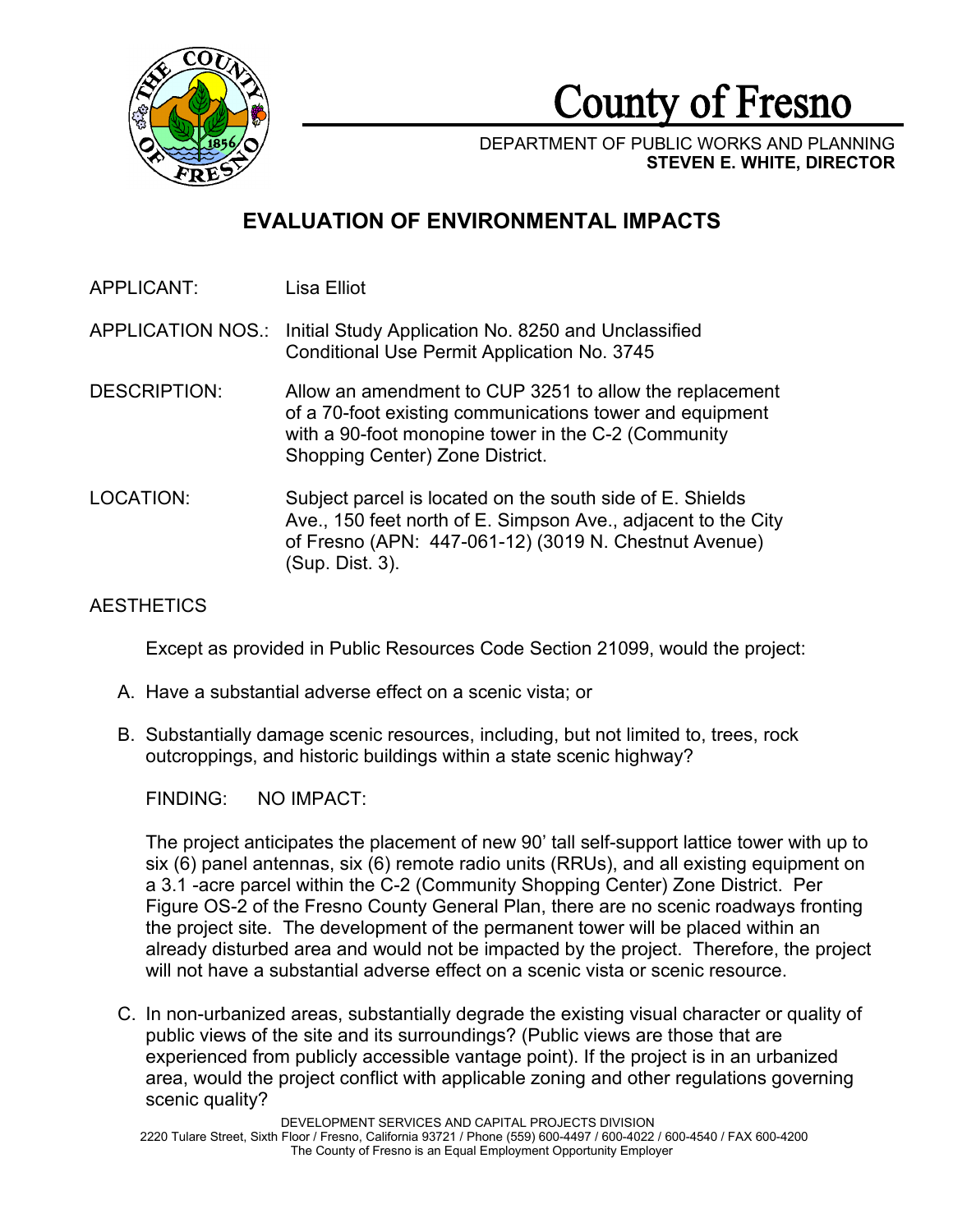# FINDING: LESS THAN SIGNIFICANT IMPACT:

The project site is located in a community shopping center. The placement and construction of the project would create a new communications tower on the project site that would change the existing visual character, however, this change is not expected to result in a significant impact where public views and the existing visual character would be substantially degraded.

D. Create a new source of substantial light or glare which would adversely affect day or nighttime views in the area?

FINDING: LESS THAN SIGNIFICANT IMPACT WITH MITIGATION INCORPORATED:

Per the Applicant's Operational Statement, the project would utilize a Federal Aviation Administration (FAA) approved lighting system for safety purposes where a red strobe light would operate during nighttime hours and a white strobe light would operate during daytime hours. The project does not anticipate the use of outdoor lighting, however in the event that outdoor lighting is installed, mitigation measures related to the design and orientation of the lighting shall be implemented to ensure that no new source of substantial light would adversely affect day or nighttime views of the area.

## *\* Mitigation Measure(s)*

*1. All outdoor lighting shall be hooded and directed downwards so as not to shine on adjacent properties or public right-of-way.* 

## II. AGRICULTURAL AND FORESTRY RESOURCES

In determining whether impacts to agricultural resources are significant environmental effects, lead agencies may refer to the California Agricultural Land Evaluation and Site Assessment Model (1997) prepared by the California Dept. of Conservation as an optional model to use in assessing impacts on agriculture and farmland. In determining whether impacts to forest resources, including timberland, are significant environmental effects, lead agencies may refer to information compiled by the California Department of Forestry and Fire Protection regarding the state's inventory of forest land, including the Forest and Range Assessment Project and the Forest Legacy Assessment project; and forest carbon measurement methodology in Forest Protocols adopted by the California Air Resources Board. Would the project:

A. Convert Prime Farmland, Unique Farmland, or Farmland of Statewide Importance, as shown on the maps prepared pursuant to the Farmland Mapping and Monitoring Program of the California Resources Agency, to non-agricultural use?

FINDING: NO IMPACT: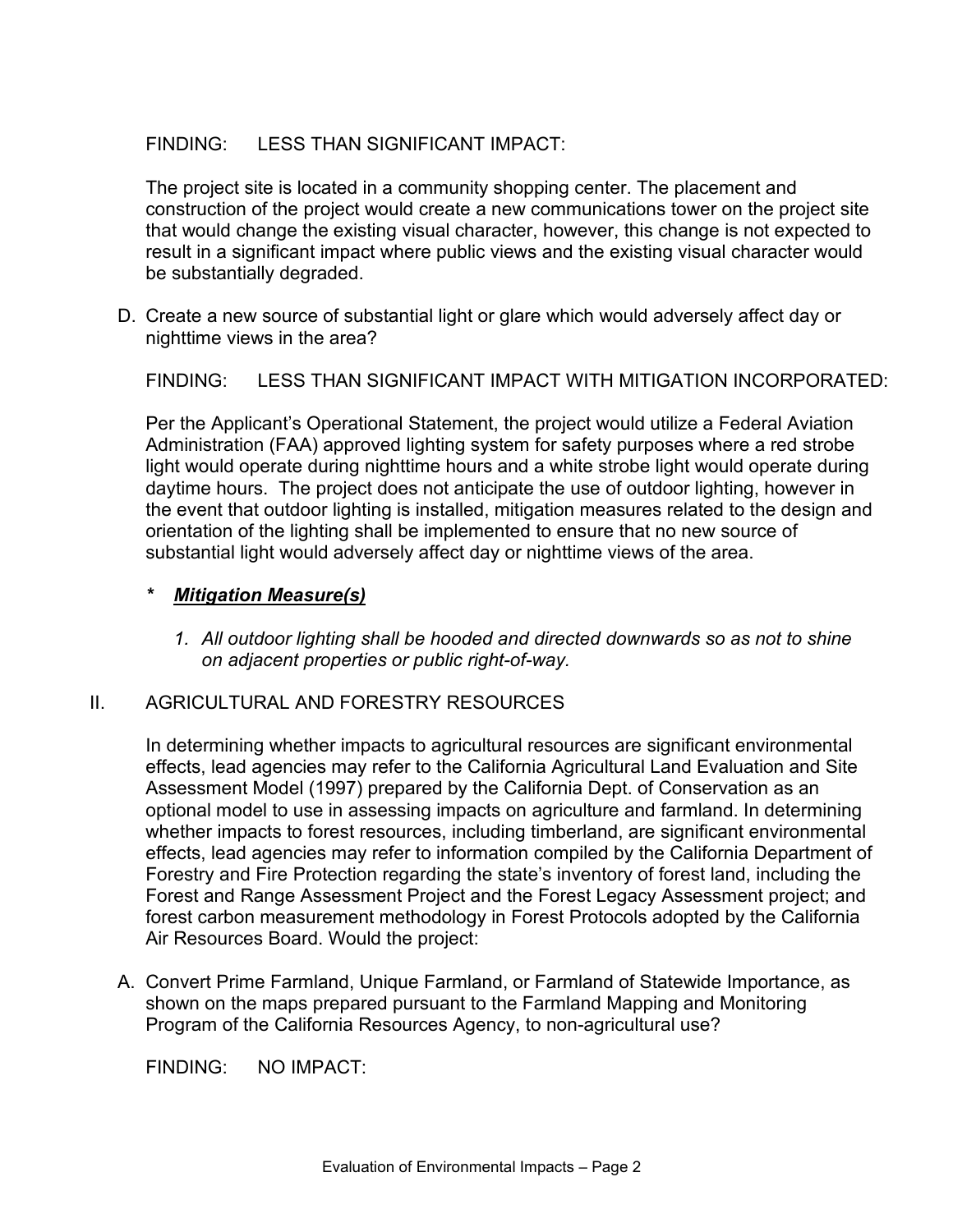Per the 2016 Fresno County Important Farmland Map, the subject parcel is designated "D" Urban and Built-Up Land. Therefore, the project would not convert Prime Farmland, Unique Farmland, or Farmland of Statewide Importance.

B. Conflict with existing zoning for agricultural use, or a Williamson Act Contract?

FINDING: NO IMPACT:

The subject parcel is zoned C-2 (Community Shopping Center). The subject parcel is not subject to a Williamson Act Contract. The project will not conflict with the existing zoning for agricultural use and would not conflict with the Williamson Act Contract.

- C. Conflict with existing zoning for forest land, timberland, or timberland zoned Timberland Production; or
- D. Result in the loss of forest land or conversion of forest land to non-forest use?

FINDING: NO IMPACT:

The project site is not located on land zoned for forest land, timberland or timberland zoned Timberland Production and would not result in the loss or conversion of forest land.

E. Involve other changes in the existing environment which, due to their location or nature, could result in conversion of Farmland to non-agricultural use or conversion of forest land to non-forest use?

FINDING: NO IMPACT:

The proposed communications tower is not located in an area of farmland or forest.

III. AIR QUALITY

Where available, the significance criteria established by the applicable air quality management district or air pollution control district may be relied upon to make the following determinations. Would the project:

- A. Conflict with or obstruct implementation of the applicable Air Quality Plan; or
- B. Result in a cumulatively considerable net increase of any criteria pollutant for which the project region is non-attainment under an applicable federal or state ambient air quality standard?

FINDING: LESS THAN SIGNIFICANT IMPACT:

The project has been routed to the San Joaquin Valley Air Pollution Control District (SJVAPCD) for review and comment. The SJVAPCD did not express concern with the project to indicate that the project would result in a conflict with an applicable Air Quality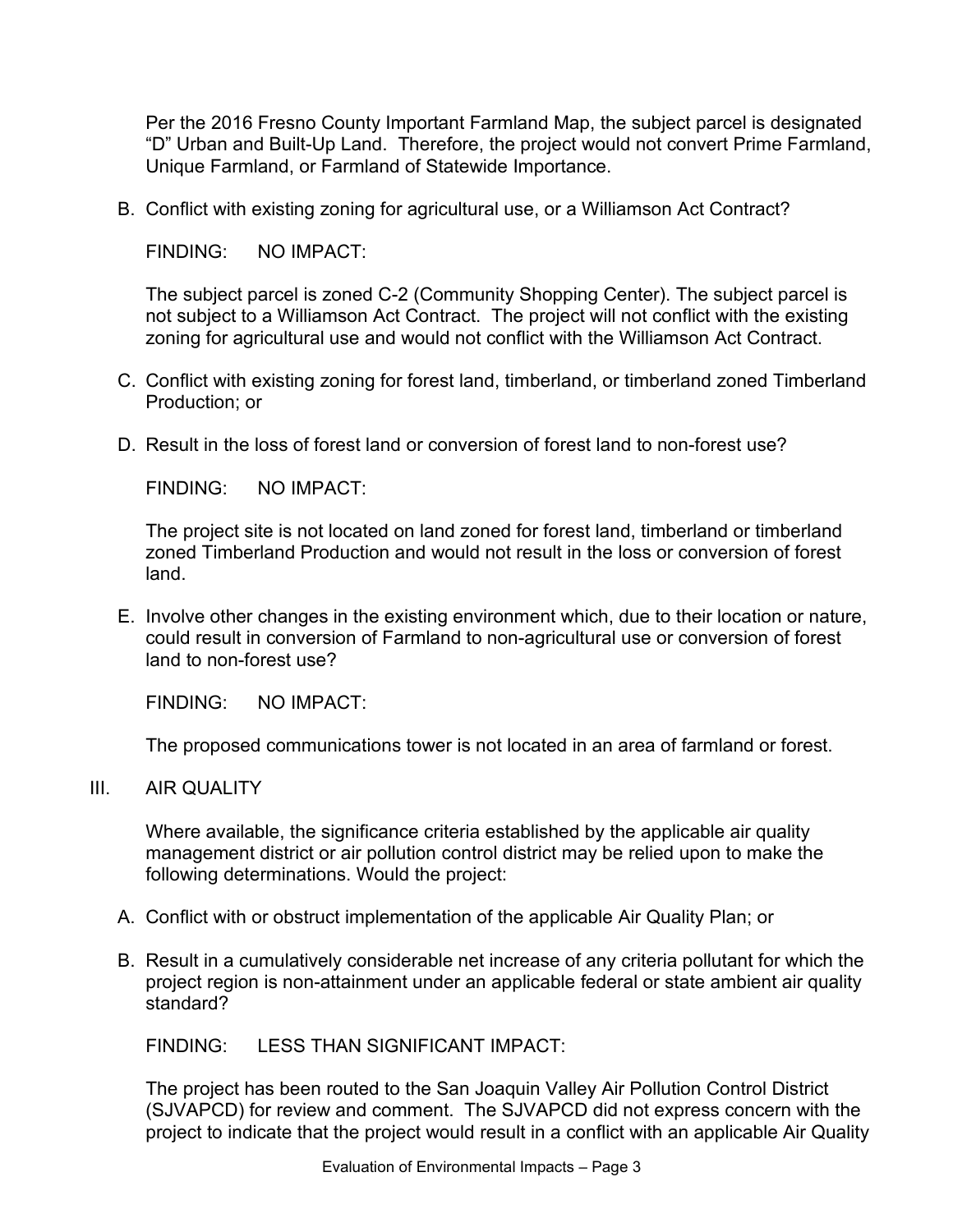Plan or result in cumulatively considerable net increase of any criteria pollutant. Project construction is anticipated to result in minor temporary increases in criteria pollutants, however, the minor increases resulting from construction are not anticipated to result in a significant impact.

Per the Applicant's Operational Statement, the use of a backup generator is proposed in the event that the main electrical supply is interrupted. The use of a generator would result in an increase in criteria pollutants. This increase is anticipated to be temporary solution only when the main electrical supply is interrupted and would return to normal operation when the main electrical supply is restored. Therefore, although the use of the generator would result in the generation of criteria pollutants, this generation is not expected to be long-term or in an occasional use where a cumulatively considerable net increase of criteria pollutants would occur. The backup generator is only expected to be used during a time where the main electrical supply is interrupted, which is seen as not happening on an occasional basis.

- C. Expose sensitive receptors to substantial pollutant concentrations; or
- D. Result in other emissions (such as those leading to odors) adversely affecting a substantial number of people?

FINDING: LESS THAN SIGNIFICANT IMPACT:

As noted, the project anticipates the use of a backup generator in the event that the main electrical supply is interrupted. The backup generator is proposed to be located within the footprint of the communications facility. Emissions resulting from the use of the generator will result in noise and pollutant concentrations. The nearest sensitive receptor is located approximately 300 feet north of the location of the communication facility. The generator is not expected to only run when the main electrical supply is interrupted and be turned off when electrical supply is restored. In consideration of the limited use of the generator and proximity of the site to sensitive receptors, the project is not anticipated to result in substantial pollutant concentrations or adverse emissions and will have a less than significant impact.

# IV. BIOLOGICAL RESOURCES

Would the project:

A. Have a substantial adverse effect, either directly or through habitat modifications, on any species identified as a candidate, sensitive, or special-status species in local or regional plans, policies, or regulations, or by the California Department of Fish and Wildlife or U.S. Fish and Wildlife Service?

FINDING: NO IMPACT:

Per the California Natural Diversity Database, there are no reported occurrences of a special-status species encompassing the project site or located in vicinity of the project site.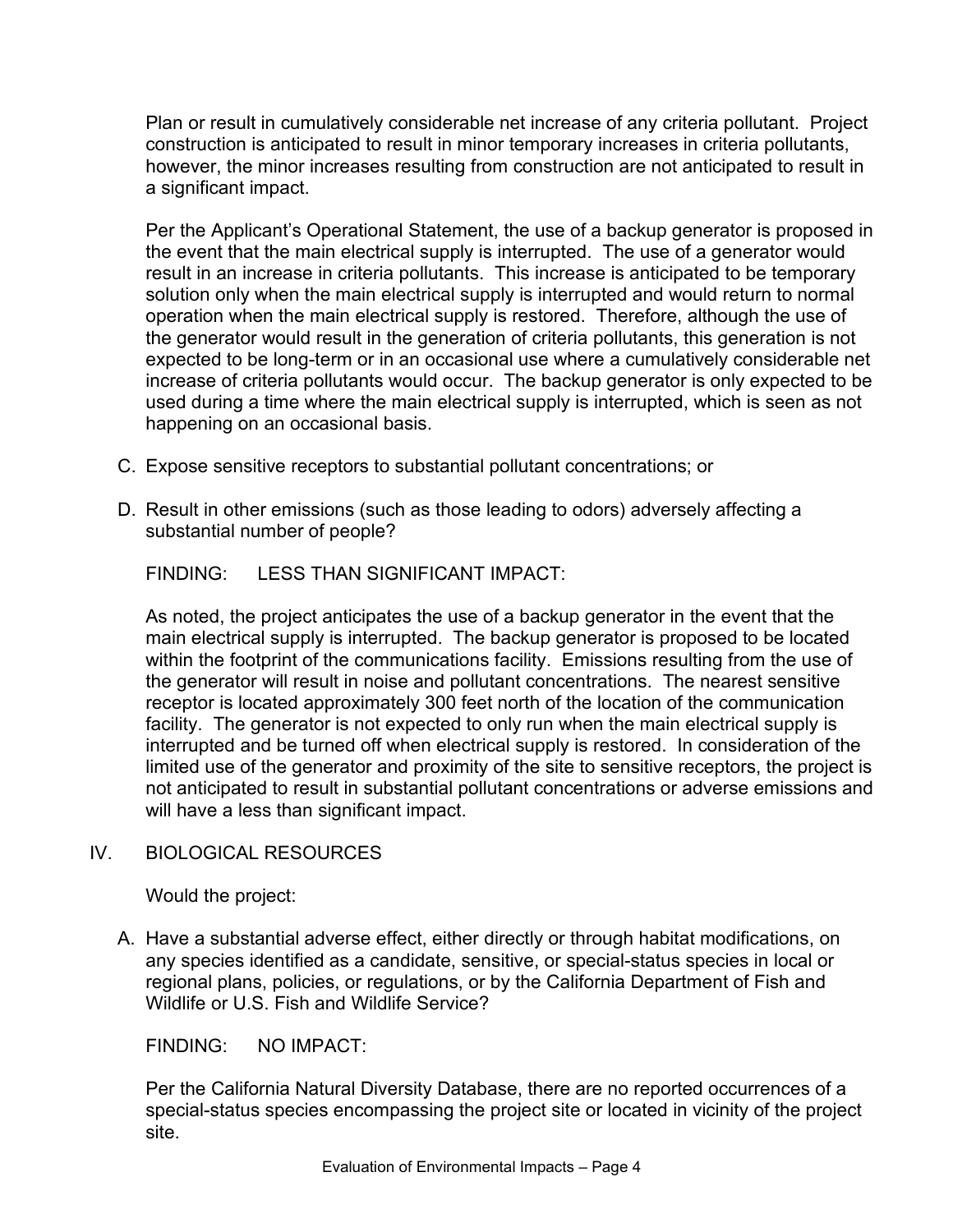Portions of the project site are already developed with a shopping center and other existing improvement. Additional human disturbance related to the existing agricultural operations and existing paved right-of-way provide further signs that occupation of the site by a special-status species is highly unlikely. The California Department of Fish and Wildlife (CDFW) and the U.S. Fish and Wildlife Service (USFWS) did not express concern with the project to indicate impacts to special-status species. Therefore, development of the project is not expected to negatively impact through habitat modification as the site is not occupied or has not significant habitat for special-status species.

- B. Have a substantial adverse effect on any riparian habitat or other sensitive natural community identified in local or regional plans, policies, regulations, or by the California Department of Fish and Wildlife or U.S. Fish and Wildlife Service; or
- C. Have a substantial adverse effect on state or federally-protected wetlands (including, but not limited to, marsh, vernal pool, coastal, etc.) through direct removal, filling, hydrological interruption, or other means?

FINDING: NO IMPACT:

According to the National Wetlands Inventory mapper web application, the project site does not contain wetlands. The project will not be located or affect any wetlands. No riparian habitat or other sensitive natural community was identified on the project site.

D. Interfere substantially with the movement of any native resident or migratory fish or wildlife species or with established native resident or migratory wildlife corridors, or impede the use of native wildlife nursery sites?

FINDING: NO IMPACT:

The project intends to construct a microwave tower and communications shelter on the subject parcel. The project does not cut off movement of the site for any wildlife resident. No migratory wildlife corridor or native wildlife nursery site was identified on the project site.

- E. Conflict with any local policies or ordinances protecting biological resources, such as a tree preservation policy or ordinance; or
- F. Conflict with the provisions of an adopted Habitat Conservation Plan, Natural Community Conservation Plan, or other approved local, regional, or state Habitat Conservation Plan?

FINDING: NO IMPACT:

Reviewing Agencies and Departments did not identify a local policy or ordinance adopted for the protection of a biological resource that would be in conflict with the project proposal. No Habitat Conservation Plan, Natural Community Conservation Plan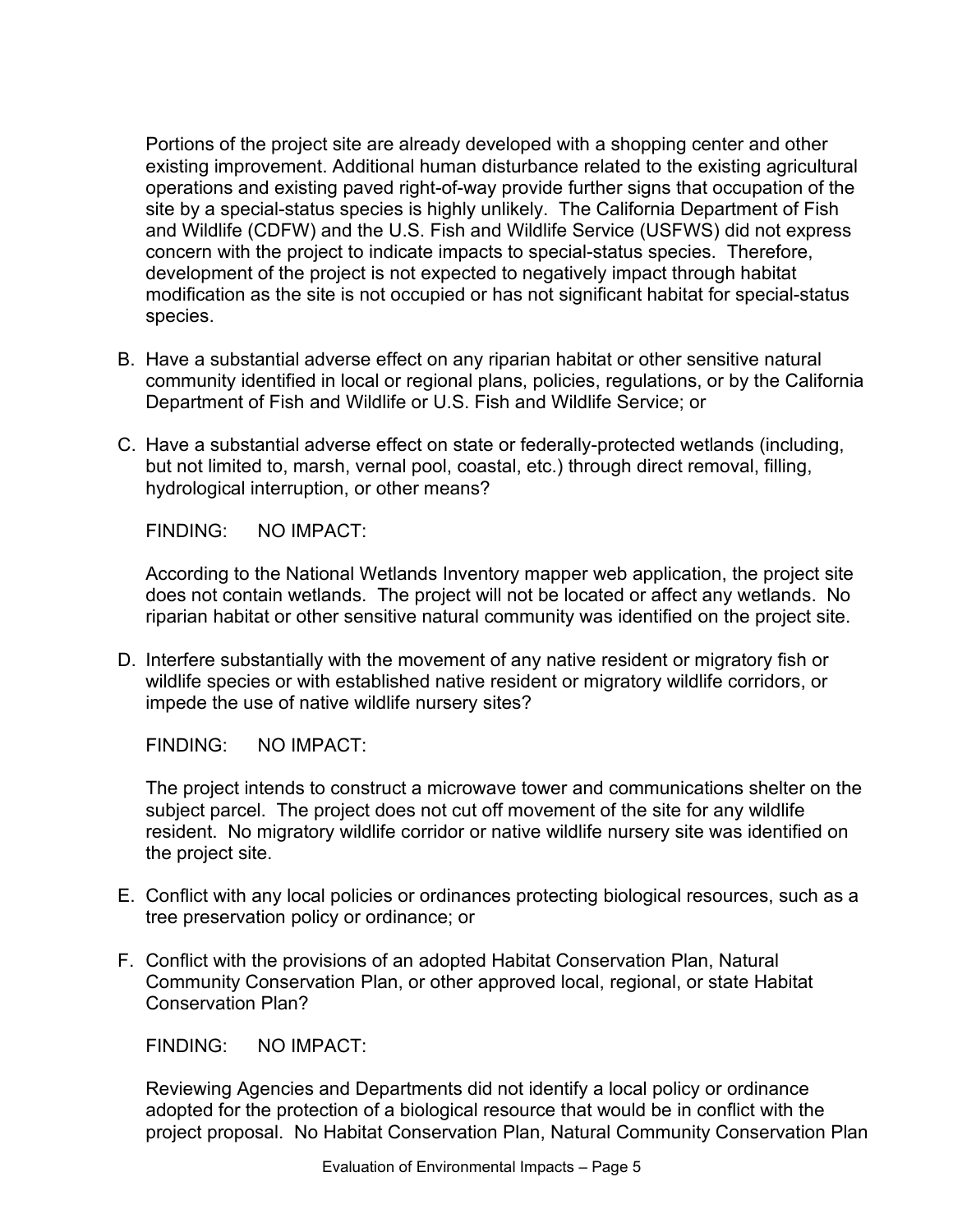or other approved local, regional, or state Habitat Conservation Plans were identified as being in conflict with the project proposal.

V. CULTURAL RESOURCES

Would the project:

- A. Cause a substantial adverse change in the significance of a historical resource pursuant to Section 15064.5; or
- B. Cause a substantial adverse change in the significance of an archaeological resource pursuant to Section 15064.5; or
- C. Disturb any human remains, including those interred outside of formal cemeteries?

FINDING: LESS THAN SIGNIFICANT IMPACT WITH MITIGATION INCORPORATED:

The project intends to develop a microwave tower and communications facility on land that has already be disturbed through the development of right-of-way and the existing County-maintenance yard. No reviewing Agencies and Departments express concern with the project to indicate that a cultural or historical resource is present on the site and would be affected by the project proposal. However, a mitigation measure will be implemented in the event that a cultural resource is identified during ground-disturbing activities related to project development.

#### *\* Mitigation Measure(s)*

- *1. In the event that cultural resources are unearthed during ground-disturbing activities, all work shall be halted in the area of the find. An Archeologist shall be called to evaluate the findings and make any necessary mitigation recommendations. If human remains are unearthed during ground-disturbing activities, no further disturbance is to occur until the Fresno County Sheriff-Coroner has made the necessary findings as to origin and disposition. All normal evidence procedures should be followed by photos, reports, video, etc. If such remains are determined to be Native American, the Sheriff-Coroner must notify the Native American Commission within 24 hours.*
- VI. ENERGY

- A. Result in potentially significant environmental impact due to wasteful, inefficient, or unnecessary consumption of energy resources, during project construction or operation; or
- B. Conflict with or obstruct a state or local plan for renewable energy or energy efficiency?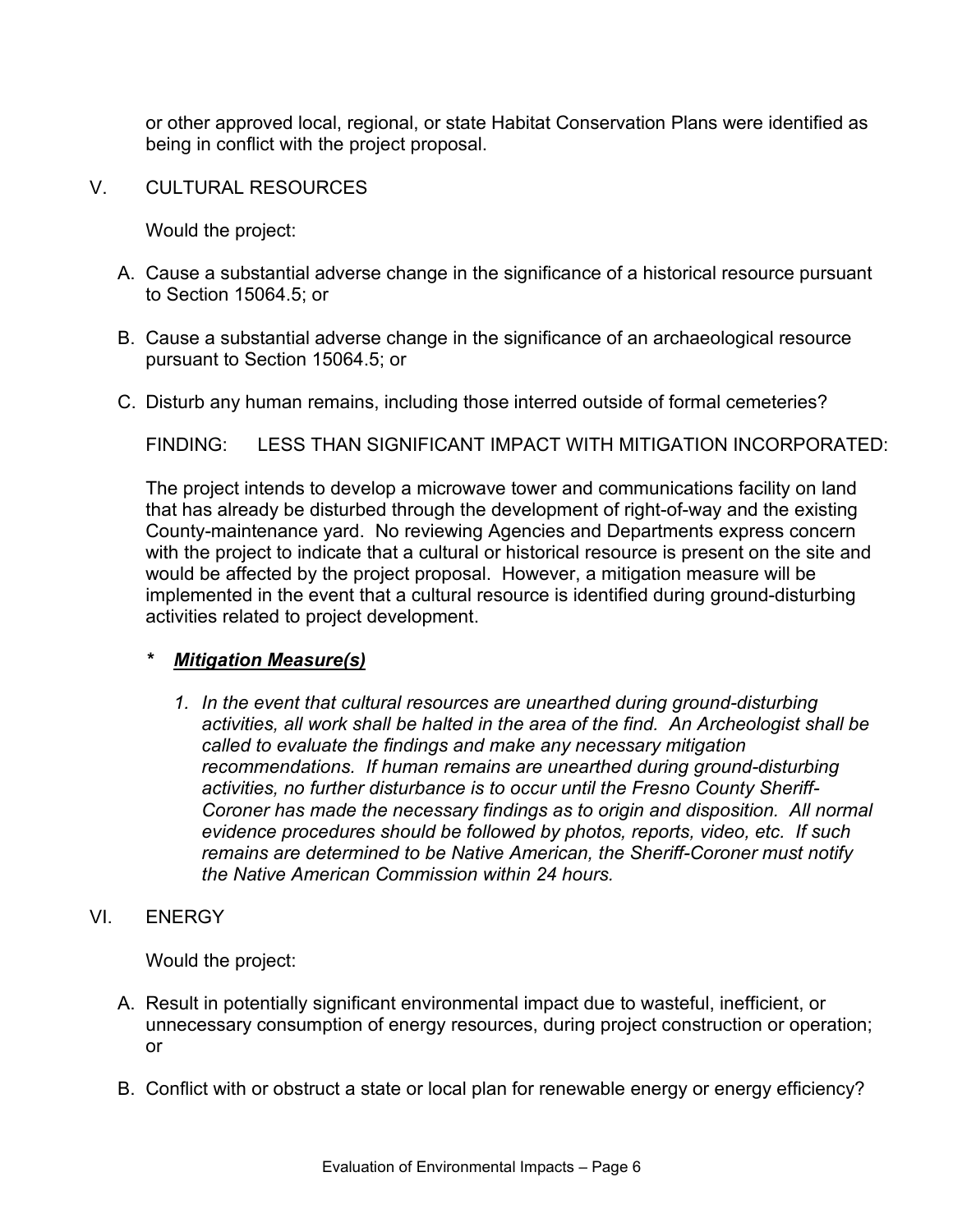The project will be built to current building code standards which would take into consideration applicable energy efficiency standards. The project construction and operation would not result in a potentially significant impact due to wasteful, inefficient, or unnecessary consumption of energy resources. No state or local plan for renewable energy or energy efficiency was identified during Agency and Department review.

VII. GEOLOGY AND SOILS

Would the project:

- A. Directly or indirectly cause potential substantial adverse effects, including the risk of loss, injury, or death involving:
	- 1. Rupture of a known earthquake fault, as delineated on the most recent Alquist-Priolo Earthquake Fault Zoning Map issued by the State Geologist for the area or based on other substantial evidence of a known fault?

FINDING: NO IMPACT:

According to Figure 9-2 of the Fresno County General Plan Background Report and the California Department of Conservation Earthquake Hazard Zone Application (EQ Zapp), the project is not located on a known earthquake fault zone.

- 2. Strong seismic ground shaking?
- 3. Seismic-related ground failure, including liquefaction?

FINDING: NO IMPACT:

Per Figure 9-5 of the Fresno County General Plan Background Report (FCGPBR), the project site is located on land designated as having a 40%-60% chance of reaching peak horizontal ground acceleration assuming a 10% probability of a seismic hazard in 50 years. In considering the lower chance of reaching peak horizontal ground acceleration and mandatory compliance of the development with the California Building Code, there is minimal adverse risks associated with the project related to strong seismic ground shaking or seismic-related ground failure.

4. Landslides?

FINDING: NO IMPACT:

Figure 9-6 of the FCGPBR indicates that the project site is not located in a moderate or high landslide hazard area.

B. Result in substantial soil erosion or loss of topsoil?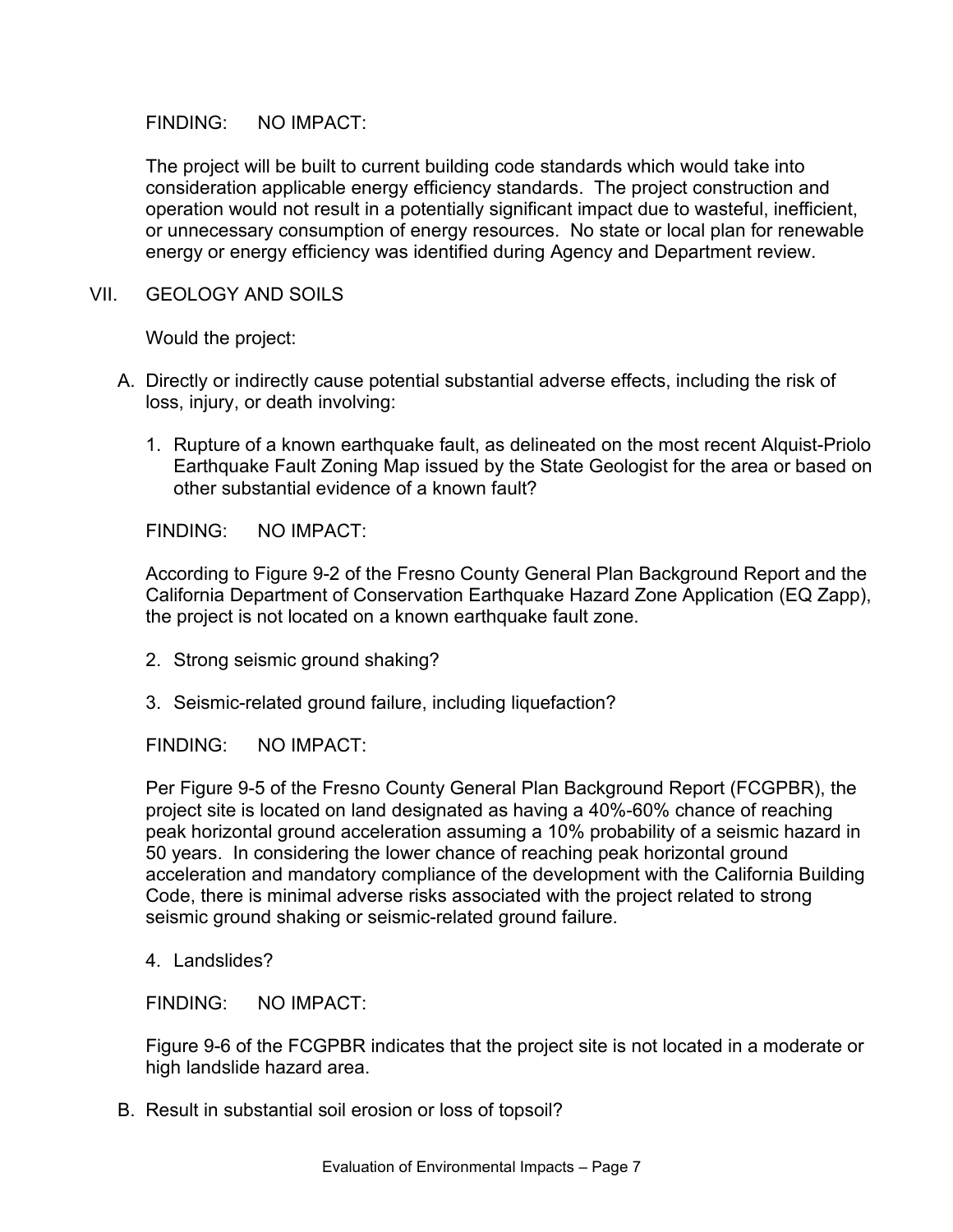The subject site is flat, and the ground has already been disturbed with the development of the shopping center. The project would not result in a loss of topsoil or soil erosion where a significant risk of loss, injury, or death would occur.

C. Be located on a geologic unit or soil that is unstable, or that would become unstable as a result of the project, and potentially result in on- or off-site landslide, lateral spreading, subsidence, liquefaction, or collapse?

FINDING: NO IMPACT:

No geologic unit or unstable soil was identified on the project site.

C. Be located on expansive soil as defined in Table 18-1-B of the Uniform Building Code (1994), creating substantial direct or indirect risks to life or property?

FINDING: NO IMPACT:

Per Figure 7-1 of the Fresno County General Plan Background Report (FCGPBR), the project site is not located on soils exhibiting moderately high to high expansion potential.

- D. Have soils incapable of adequately supporting the use of septic tanks or alternative waste water disposal systems where sewers are not available for the disposal of waste water; or
- E. Directly or indirectly destroy a unique paleontological resource or site or unique geologic feature?

FINDING: NO IMPACT:

The project does not propose the development or use of a septic system or alternative waste water disposal system. There were no unique paleontological resource or unique geologic feature identified on the project site.

VIII. GREENHOUSE GAS EMISSIONS

Would the project:

- A. Generate greenhouse gas emissions, either directly or indirectly, that may have a significant impact on the environment; or
- B. Conflict with an applicable plan, policy or regulation adopted for the purpose of reducing the emissions of greenhouse gases?

FINDING: LESS THAN SIGNIFICANT IMPACT: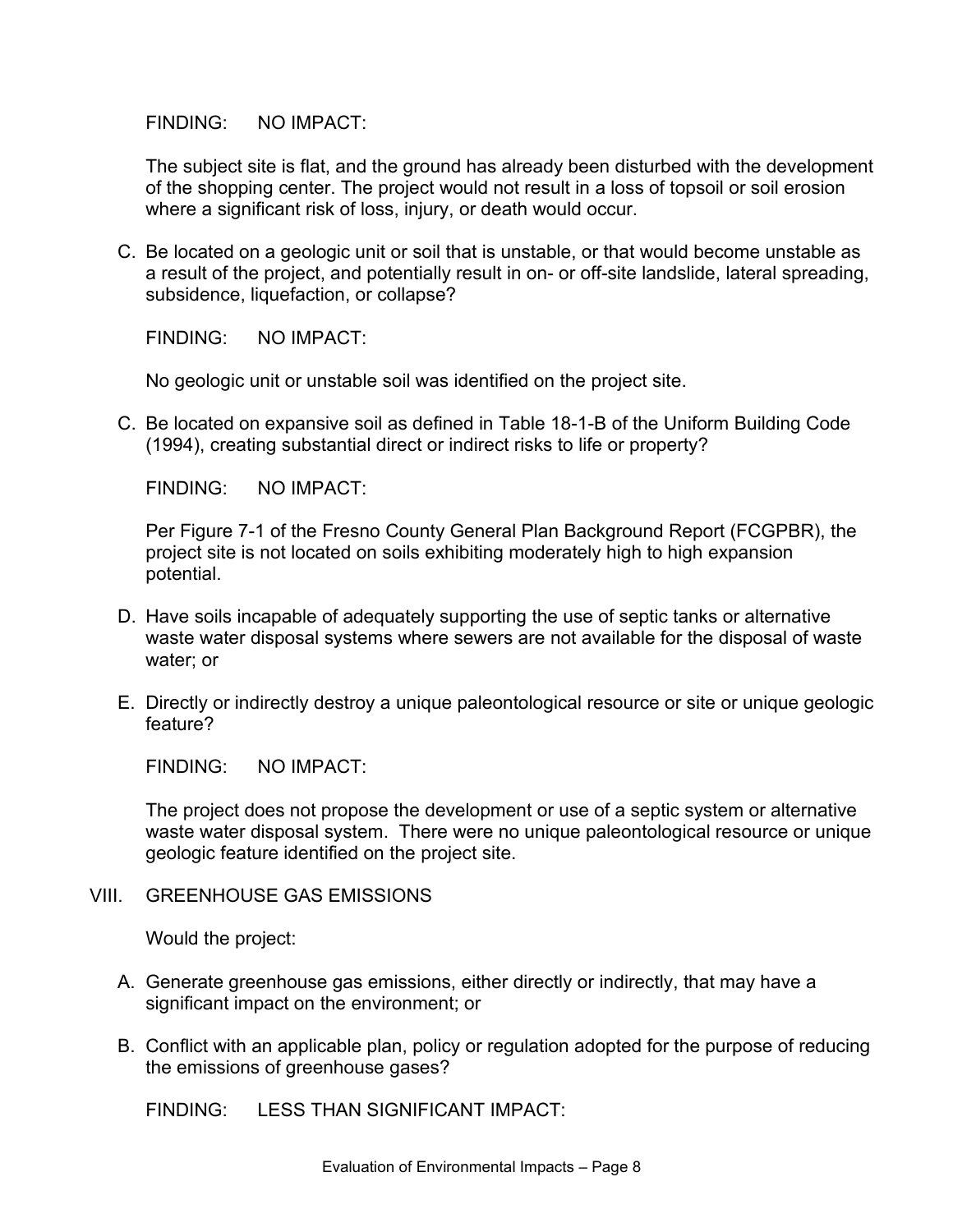Project construction is expected to generate a limited amount of greenhouse gas emissions for a very short period of time. Long-term project operation is expected to rely on existing electrical infrastructure and not produce greenhouse gas emissions that may have a significant impact on the environment. In the event that a interruption of electricity to the site occurs, a backup generator is proposed to be installed so that the facility may continue to operate. Use of the generator would result in greenhouse gas emissions, however, the use of the generator is not anticipated to be for long-term use and would be discontinued when electrical services are restored. Therefore, in anticipation of construction emissions and potential use of the backup generator, these instances would not result a significant generation of greenhouse gas emission where a significant impact would occur. Reviewing Agencies and Departments did not express concern with the project to indicate that a conflict with an applicable plan, policy, or regulation adopted for the purpose of reducing the emissions of greenhouse gases exists as a result of the project.

# VIII. HAZARDS AND HAZARDOUS MATERIALS

Would the project:

- A. Create a significant hazard to the public or the environment through the routine transport, use, or disposal of hazardous materials; or
- B. Create a significant hazard to the public or the environment through reasonably foreseeable upset and accident conditions involving the release of hazardous materials into the environment?

FINDING: NO IMPACT:

The project proposes to develop a microwave tower and communications shelter on the subject site. Operation of the tower does not anticipate the use of a hazardous material or production of a hazardous waste. The only likely material to be on hand would be fuel for the backup generator, however, the use of this fuel would not require large enough quantities where a significant hazard to the public would occur. Storage and handling of fuel for a backup generator is subject to state and local regulations and would not result in a significant hazard to the public. As the backup generator and associated fuel is expected to run only during times when the main power supply is interrupted which is not likely to occur, the project will not cause a significant hazard.

C. Emit hazardous emissions or handle hazardous or acutely hazardous materials, substances, or waste within one-quarter mile of an existing or proposed school?

FINDING: NO IMPACT:

The project site is not located within one-quarter mile of an existing or proposed school. For reference, Scandinavian Middle School is located approximately 440 feet south of the site. As noted, the project is not anticipating use of the backup generator and associated fuel and would not emit hazardous emissions within one-quarter mile of a school.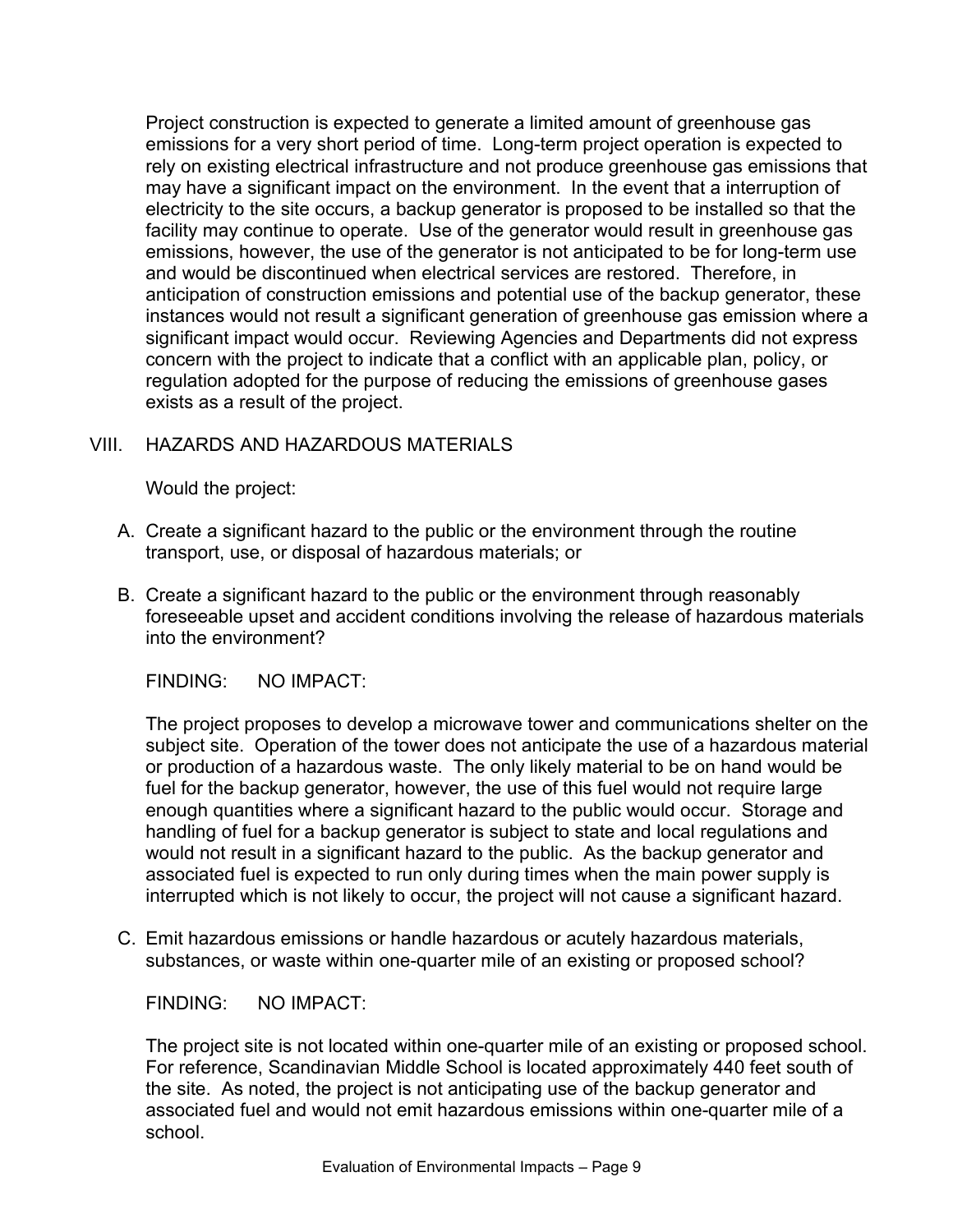D. Be located on a site which is included on a list of hazardous materials sites compiled pursuant to Government Code Section 65962.5 and, as a result, would it create a significant hazard to the public or the environment?

FINDING: NO IMPACT:

According to the NEPAssist Database, the project site is not located on a listed hazardous materials site and the project would not result or create a significant hazard to the public or the environment.

E. For a project located within an airport land use plan or, where such a plan has not been adopted, within two miles of a public airport or public use airport, would the project result in a safety hazard or excessive noise for people residing or working in the project area?

FINDING: NO IMPACT:

The project site is located approximately 287 feet southwest of the Fresno Yosemite Air Terminal. The project was routed to and reviewed by the Airport Planning Department. Airport staff determined that no adverse impacts to the Fresno Yosemite International Airport or Fresno Chandler Executive Airport from the proposed project are anticipated.

- F. Impair implementation of or physically interfere with an adopted emergency response plan or emergency evacuation plan; or
- G. Expose people or structures, either directly or indirectly, to a significant risk of loss, injury or death involving wildland fires?

FINDING: NO IMPACT:

Reviewing Agencies and Departments did not identify any conflict with the project and any adopted emergency response plan or emergency evacuation plan. Additionally, no concerns were expressed that the project would result in a significant risk of loss, injury, or death involving wildland fires.

## X. HYDROLOGY AND WATER QUALITY

- A. Violate any water quality standards or waste discharge requirements or otherwise substantially degrade surface or ground water quality; or
- B. Substantially decrease groundwater supplies or interfere substantially with groundwater recharge such that the project may impede sustainable groundwater management of the basin?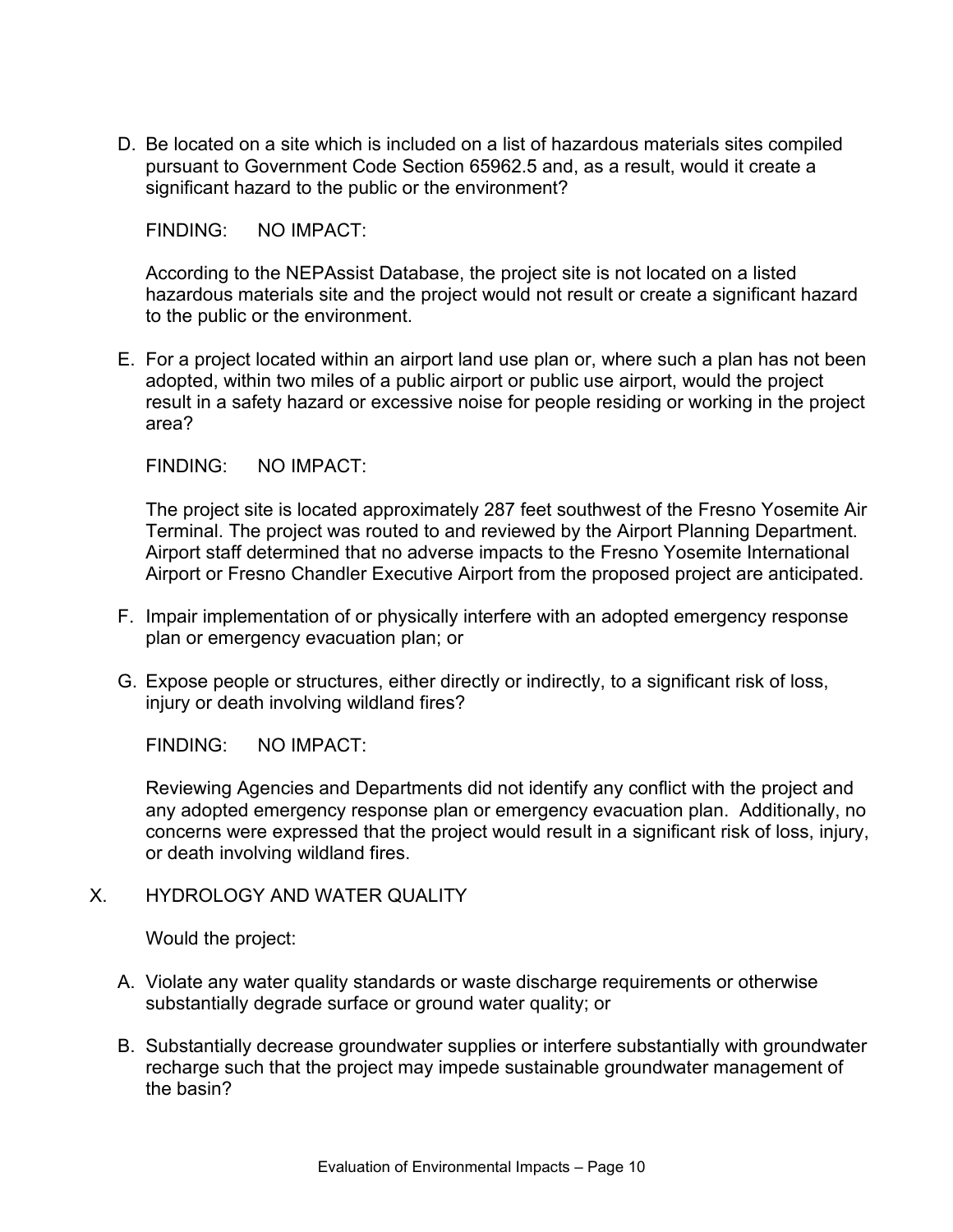The project proposes to construct an unmanned communications facility consisting of a microwave tower and communications shelter. The use is anticipated to be unmanned and operated remotely. The project does not propose the use of water resources and would not violate water quality standards, waste discharge requirements or substantially degrade surface or ground water quality. With the project not utilizing water supplies, no impact to groundwater supplies or groundwater recharge would occur.

- C. Substantially alter the existing drainage pattern of the site or area, including through the alteration of the course of a stream or river or through the addition of impervious surfaces, in a manner which would result in substantial erosion or siltation on or off site?
	- 1. Result in substantial erosion or siltation on- or off-site;
	- 2. Substantially increase the rate or amount of surface runoff in a manner which would result in flooding on- or offsite?
	- 3. Create or contribute runoff water which would exceed the capacity of existing or planned stormwater drainage systems or provide substantial additional sources of polluted runoff?

FINDING: NO IMPACT:

The project anticipates the development of a new tower and equipment shelter. The most substantial addition of impervious surface would be the equipment shelter which is proposed to be a 40-foot by 15-foot structure. The proposed facility is located on relatively flat land and does not anticipate substantial erosion or siltation events occurring as a result of the project. Surface runoff is anticipated to be kept onsite per County of Fresno standards and is not expected to result in flooding on- or offsite. Reviewing Agencies and Departments did not express concern with the project to indicate that the project would result in runoff water contributions that would exceed the capacity of existing or planned stormwater drainage systems or provide additional sources of polluted runoff.

4. Impede or redirect flood flows?

FINDING: NO IMPACT:

According to FEMA FIRM Panel C2680H, the project site is not located within a flood hazard area and therefore would not impede or redirect flood flows.

D. In flood hazard, tsunami, or seiche zones, risk release of pollutants due to project inundation?

FINDING: NO IMPACT: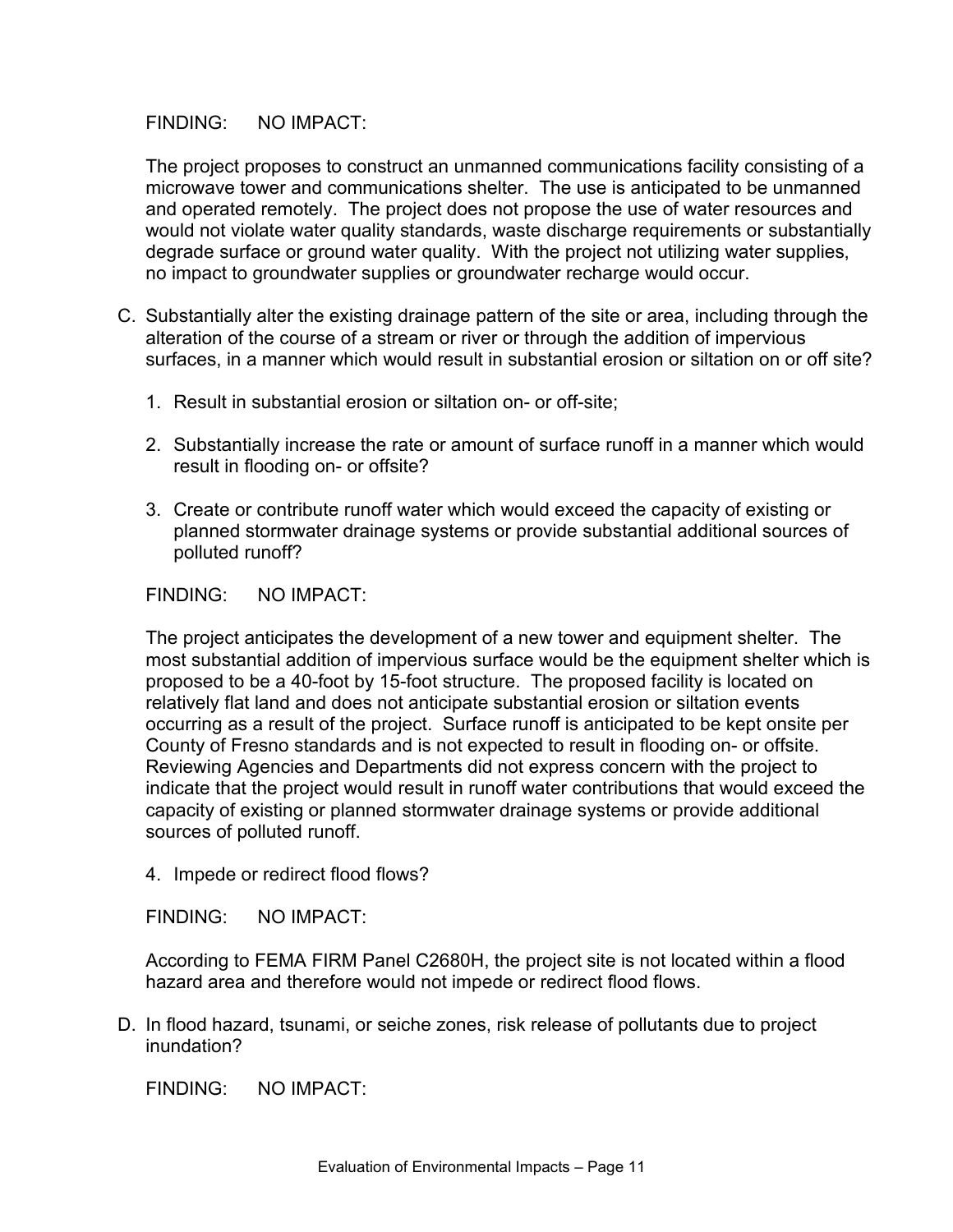As noted, the project site is not located within a flood hazard area and would not increase the risk of release of pollutants due to project inundation. Additionally, the project site is not located near a body of water where a tsunami or seiche risk is prevalent.

E. Conflict with or obstruct implementation of a water quality control plan or sustainable groundwater management plan?

FINDING: NO IMPACT:

The project does not anticipate the use of water resources and would not contribute to a degradation of water quality. Reviewing Agencies and Departments did not express concern with the project in regard a conflict with a water quality control plan or sustainable groundwater management plan.

XI. LAND USE AND PLANNING

Would the project:

A. Physically divide an established community?

FINDING: NO IMPACT:

The project anticipates placement of a temporary tower and construction of a permanent tower. The project will not physically divide an established community.

B. Cause a significant environmental impact due to a conflict with any land use plan, policy, or regulation adopted for the purpose of avoiding or mitigating an environmental effect?

FINDING: NO IMPACT:

There were no land use plans, policies, or regulations for the purpose of avoiding or mitigating an environmental effect identified in the Fresno County General Plan as being in conflict with the project proposal.

XII. MINERAL RESOURCES

- A. Result in the loss of availability of a known mineral resource that would be of value to the region and the residents of the state; or
- B. Result in the loss of availability of a locally-important mineral resource recovery site delineated on a local General Plan, Specific Plan or other land use plan?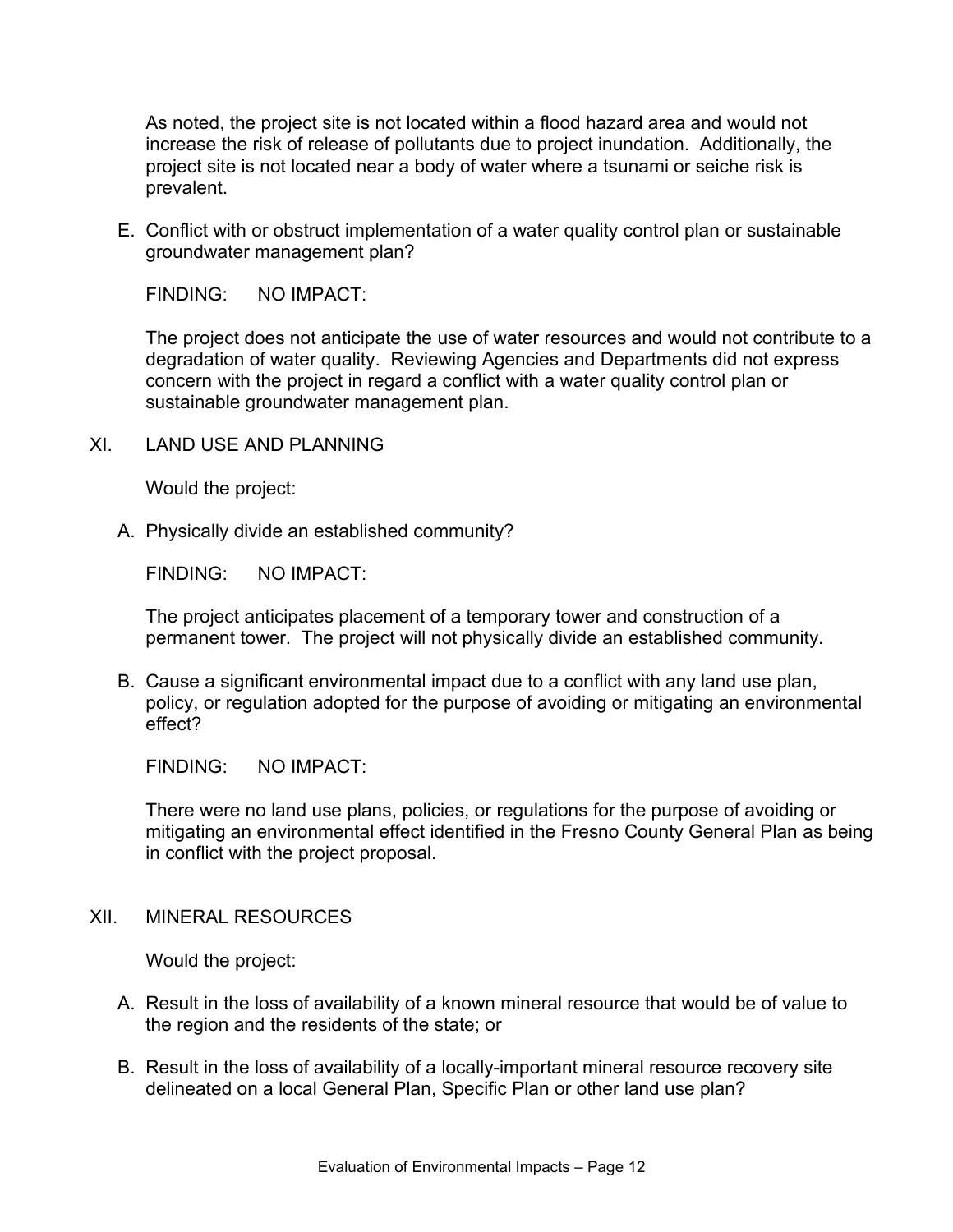Figure 7-7 and 7-8 of the Fresno County General Plan Background Report (FCGPBR) depicts mineral resource locations and principal mineral producing locations within the County of Fresno. The project site is not located on or near an identified mineral resource or mineral producing site.

#### XIII. NOISE

Would the project result in:

- A. Generation of a substantial temporary or permanent increase in ambient noise levels in the vicinity of the project in excess of standards established in the local general plan or noise ordinance, or applicable standards of other agencies; or
- B. Generation of excessive ground-borne vibration or ground-borne noise levels?

FINDING: LESS THAN SIGNIFICANT IMPACT:

The project involves the construction and operation of a microwave tower and associated communications equipment. Noise levels and vibrations associated with the project are not expected to result in significant impacts. The proposed backup generator would result in an increase noise levels and vibration, however, in consideration of the nature of use related to the backup generator, the noise level increase is not anticipated to result in significant impacts on sensitive receptors in vicinity of the project site. As noted, the backup generator is anticipated to be utilized when the main power source for the tower is interrupted. This situation is not expected to occur in regular intervals where an impact on sensitive receptors would be significant.

C. For a project located within the vicinity of a private airstrip or an airport land use plan or, where such a plan has not been adopted, within two miles of a public airport or public use airport, would the project expose people residing or working in the project area to excessive noise levels; or

FINDING: NO IMPACT:

The project site is located approximately 287 feet southwest of the Fresno Yosemite Air Terminal. Airport staff determined that no adverse impacts to the Fresno Yosemite International Airport or Fresno Chandler Executive Airport from the proposed project are anticipated. The project will not expose people residing or working in the project area to excessive noise levels.

XIV. POPULATION AND HOUSING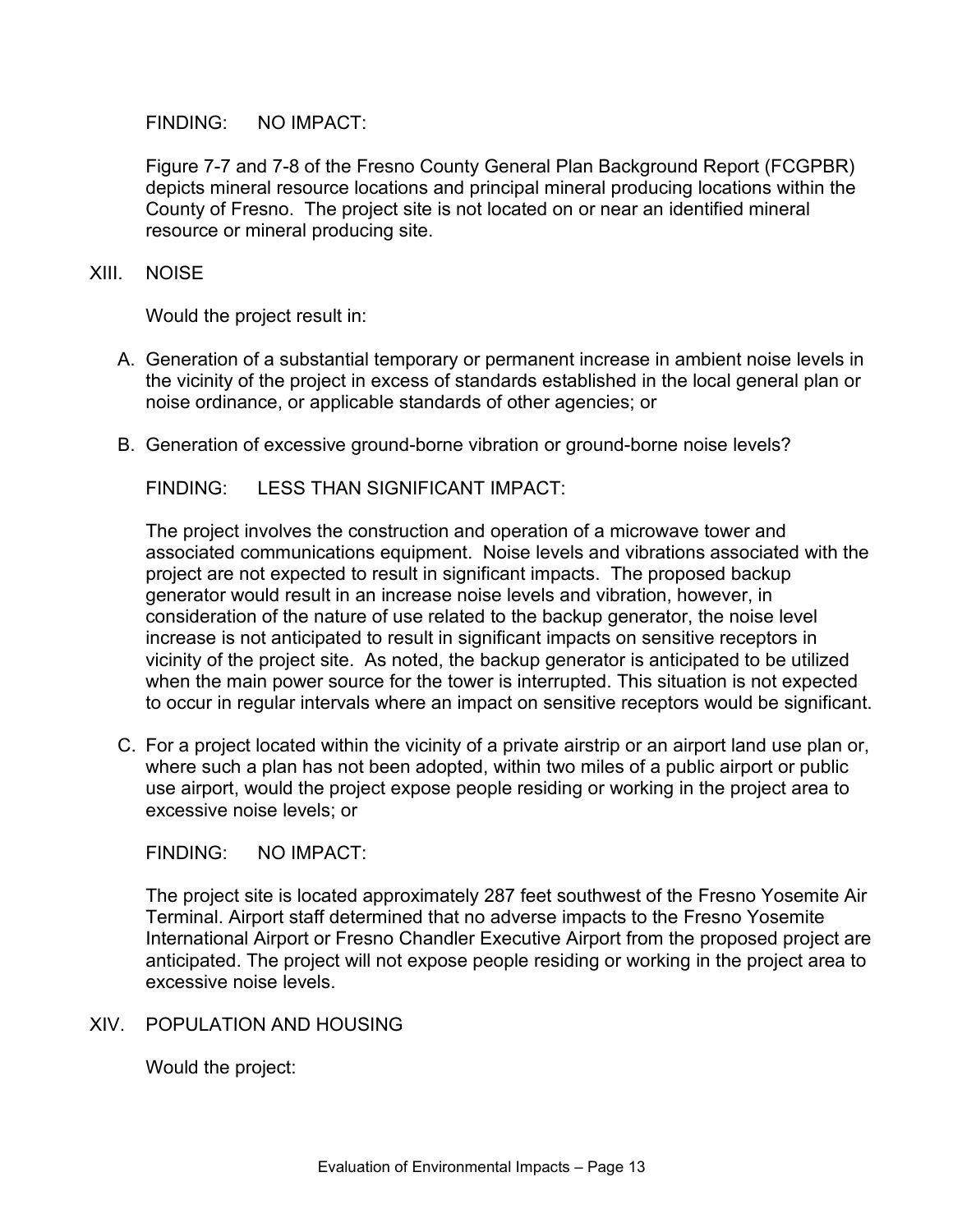- A. Induce substantial unplanned population growth in an area, either directly (for example, by proposing new homes and businesses) or indirectly (for example, through extension of roads or other infrastructure)?; or
- B. Displace substantial numbers of existing people or housing, necessitating the construction of replacement housing elsewhere?

The project proposes to develop a new communications facility on a site which is already utilized for a shopping center. The project will not induce unplanned population growth in the area. The project would not displace a substantial number of people or housing.

XV. PUBLIC SERVICES

Would the project:

- A. Result in substantial adverse physical impacts associated with the provision of new or physically-altered governmental facilities, or the need for new or physically-altered governmental facilities, the construction of which could cause significant environmental impacts, in order to maintain acceptable service ratios, response times or other performance objectives for any of the public services?
	- 1. Fire protection;
	- 2. Police protection;
	- 3. Schools;
	- 4. Parks; or
	- 5. Other public facilities?

FINDING: NO IMPACT:

Reviewing agencies and departments did not provide concerns regarding the project where additional governmental facilities or alteration to existing governmental facilities are needed. The Fresno County Fire Protection District provided comments referencing Fire Code requirements when a building permit is issued for the project.

#### XVI. RECREATION

Would the project:

A. Increase the use of existing neighborhood and regional parks or other recreational facilities such that substantial physical deterioration of the facility would occur or be accelerated; or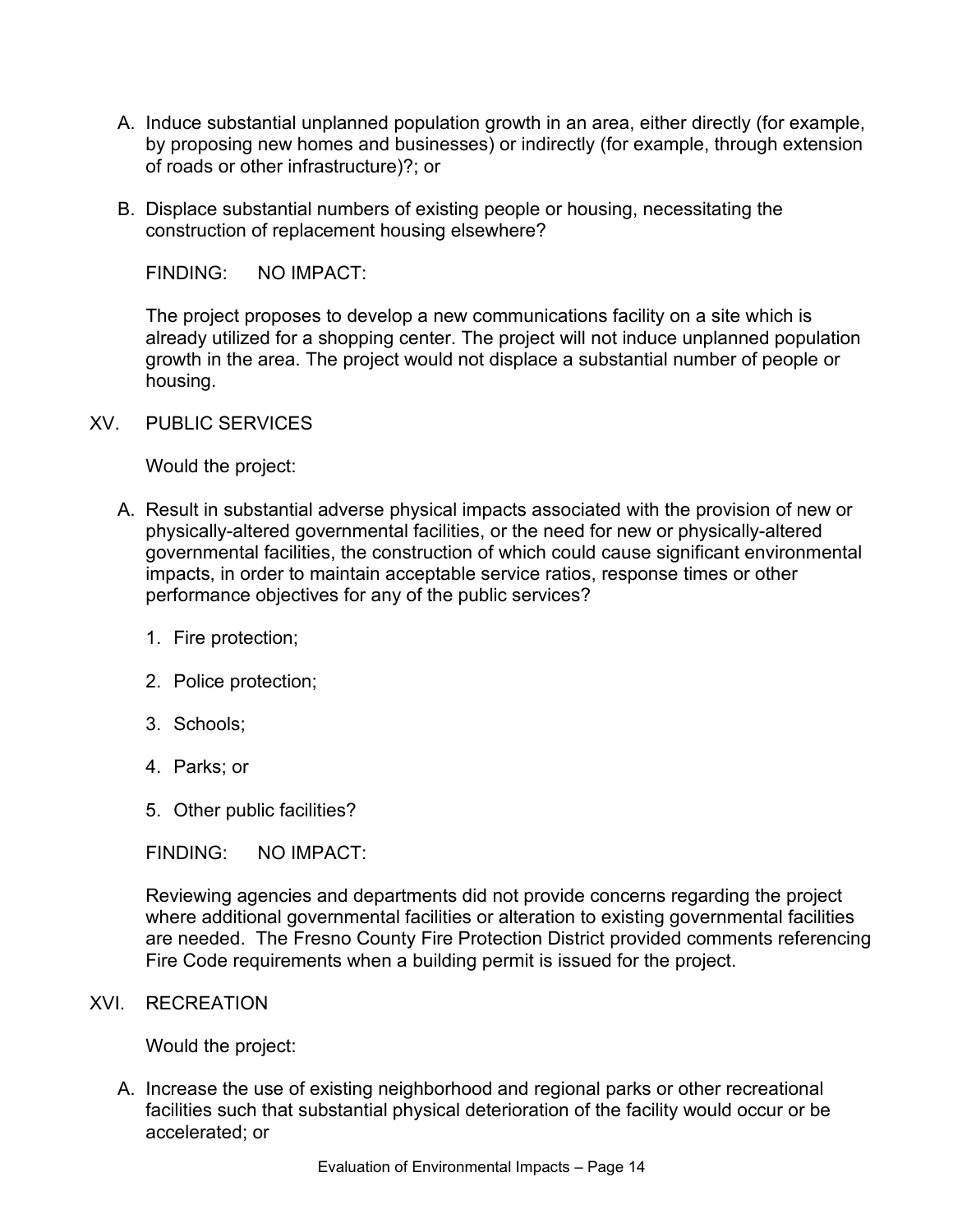B. Include recreational facilities or require the construction or expansion of recreational facilities, which might have an adverse physical effect on the environment?

FINDING: NO IMPACT:

The project intends to develop a microwave tower and communications shelter. The use is intended to be unmanned with maintenance work being the only time where employees would be present. Therefore, the project is not expected to increase the use of existing neighborhood and regional parks and does not include the construction or expansion of recreational facilities.

XVI. TRANSPORTATION

Would the project:

- A. Conflict with a program, plan, ordinance, or policy addressing the circulation system, including transit, roadway, bicycle and pedestrian facilities; or
- B. Would the project conflict or be inconsistent with CEQA Guidelines section 15064.3, subdivision (b)?

FINDING: NO IMPACT:

Per the Applicant's Operational Statement, this is an unmanned telecommunications facility with regular maintenance and no regular peak. The project does anticipate the occasional maintenance trip for the facility; however, the volume of maintenance trips is not expected to result in impacts related to vehicle miles traveled or any Countyadopted program, which is below the 105 VMT Threshold, plan, ordinance, or policy addressing the circulation system. Reviewing Agencies and Departments did not express concern with the project in terms of a transportation impact resulting from the project.

- C. Substantially increase hazards due to a geometric design feature (e.g., sharp curves or dangerous intersections) or incompatible uses (e.g., farm equipment)?; or
- D. Result in inadequate emergency access?

FINDING: NO IMPACT:

Reviewing Agencies and Departments did not express concern with the project design or access to indicate that a hazard due to design features or inadequate emergency access will result from the project.

XVIII. TRIBAL CULTURAL RESOURCES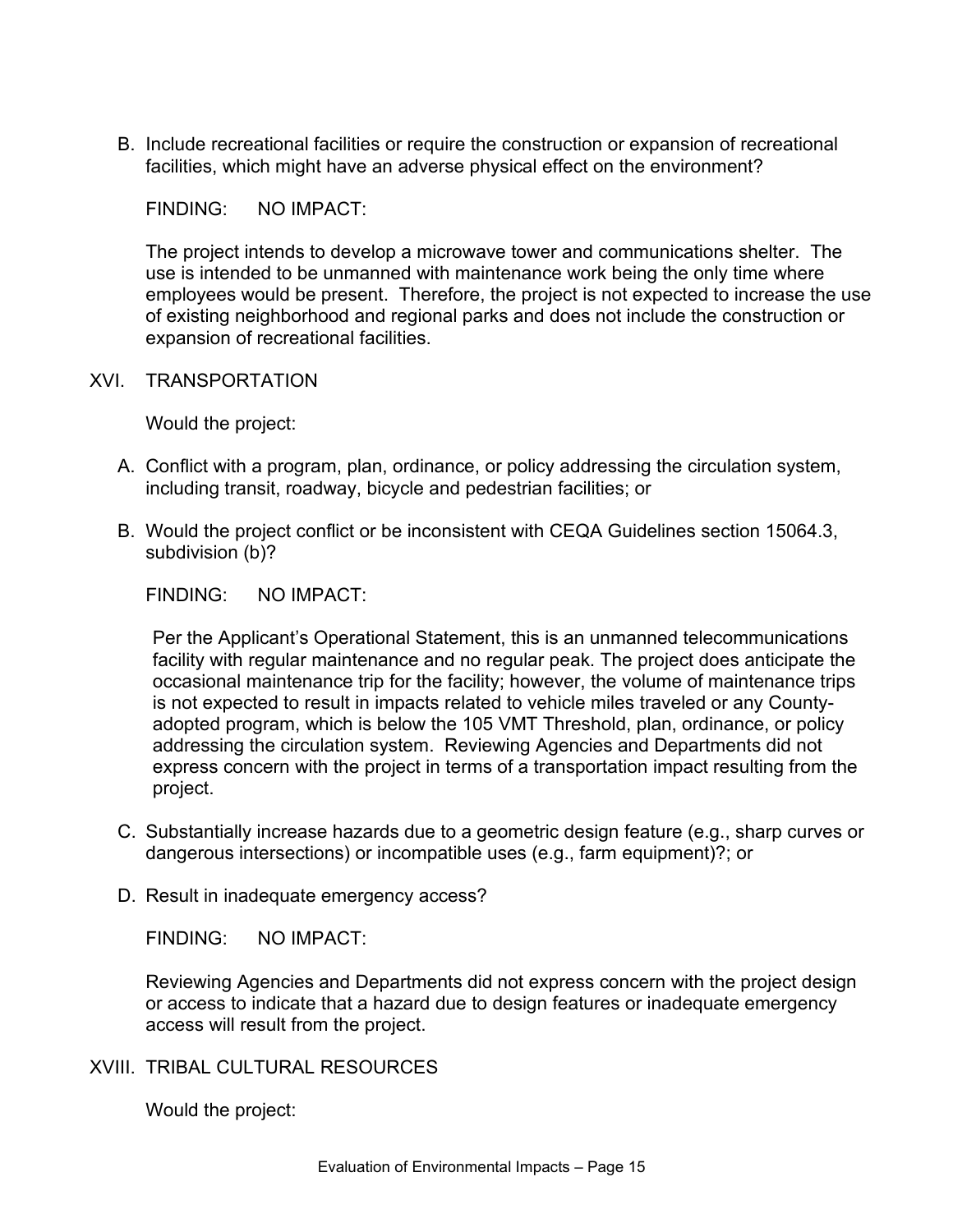- A. Would the project cause a substantial adverse change in the significance of a tribal cultural resource, defined in Public Resources Code section 21074 as either a site, feature, place, cultural landscape that is geographically defined in terms of the size and scope of the landscape, sacred place, or object with cultural value to a California Native American tribe, and that is:
	- 1. Listed or eligible for listing in the California Register of Historical Resources, or in a local register of historical resources as defined in Public Resources Code section 5020.1(k), or
	- 2. A resource determined by the lead agency, in its discretion and supported by substantial evidence, to be significant pursuant to criteria set forth in subdivision (c) of Public Resources Code Section 5024.1. In applying the criteria set forth in subdivision (c) of Public Resource Code Section 5024.1, the lead agency shall consider the significance of the resource to a California Native American tribe?

## FINDING: LESS THAN SIGNIFICANT IMPACT WITH MITIGATION INCORPORATED:

Participating California Native American Tribes were notified of the project proposal and given the opportunity to enter into consultation with the County of Fresno in addressing potential tribal cultural resources occurring on the project site. No notified California Native American Tribe expressed concern with the project and did not enter into consultation. The subject parcel has been previously disturbed. No reviewing Agency or Department provided comments to indicate that a listed or eligible historical resource is located on the project site. A Mitigation Measure will be implemented to establish procedure for the addressing of a tribal cultural resource, should it be identified during ground disturbing activities related to the project.

## *\* Mitigation Measure(s)*

*1. See Section V. Cultural Resources Mitigation Measure #1*

## XIX. UTILITIES AND SERVICE SYSTEMS

Would the project:

A. Require or result in the relocation or construction of new or expanded water, wastewater treatment or storm water drainage, electric power, natural gas, or telecommunications facilities, the construction or relocation of which could cause significant environmental effects?

FINDING: NO IMPACT:

The project proposes to construct a new telecommunication facility consisting of a microwave tower and communications equipment shelter. Reviewing Agencies and Departments did not identify any significant increase in demand for infrastructure as a result of the project.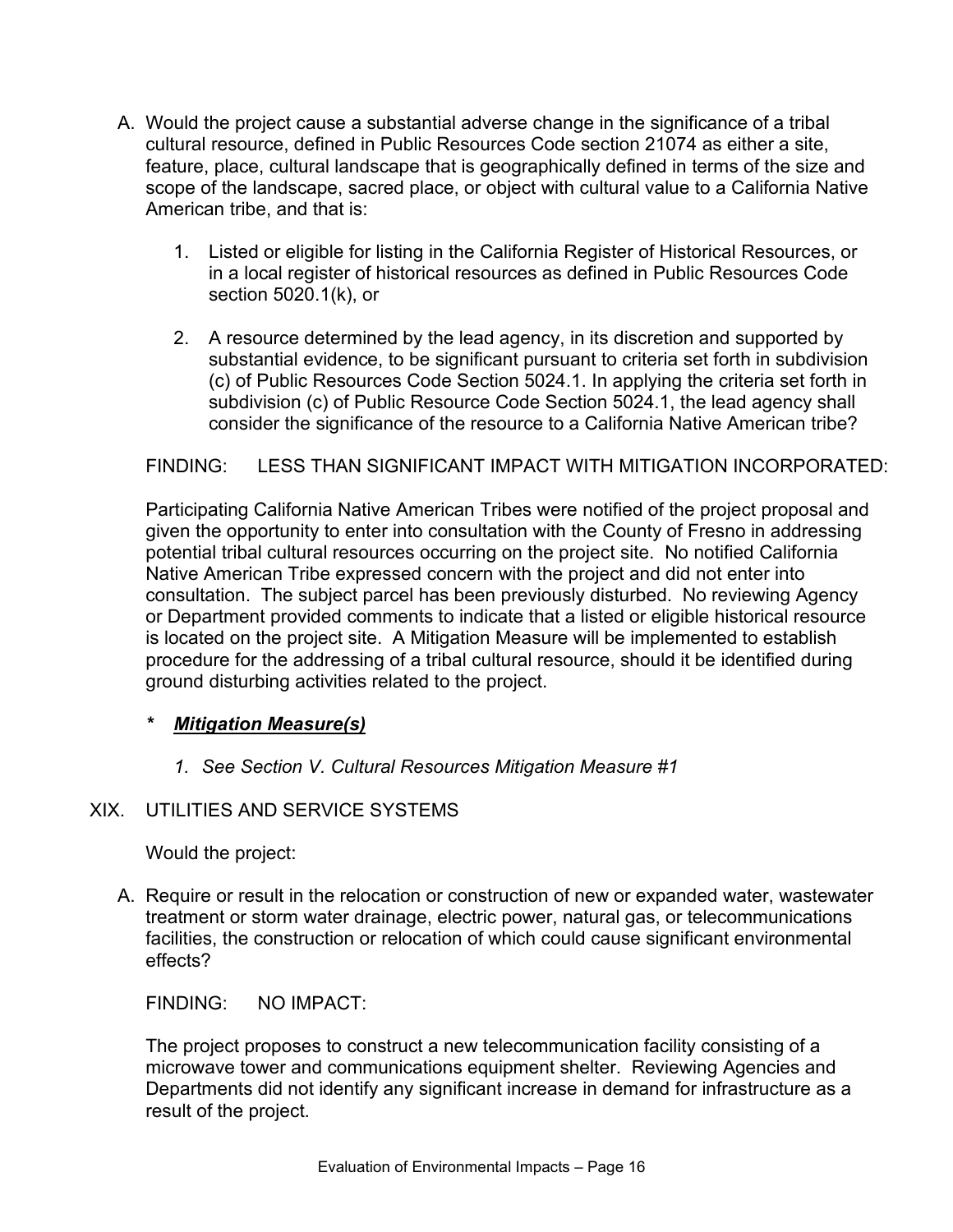B. Have sufficient water supplies available to serve the project and reasonably foreseeable future development during normal, dry and multiple dry years?

FINDING: NO IMPACT:

The project intends to develop an unmanned telecommunication facility. The proposed use would not utilize water resources for the operation and would not have an impact on water supplies.

C. Result in a determination by the wastewater treatment provider which serves or may serve the project that it has adequate capacity to serve the project's projected demand in addition to the provider's existing commitments?

FINDING: NO IMPACT:

The project does not propose the development of a wastewater treatment system and would not have employees onsite where wastewater generation would occur. Therefore, the project does not necessitate a wastewater treatment provider.

- D. Generate solid waste in excess of State or local standards, or in excess of the capacity of local infrastructure, or otherwise impair the attainment of solid waste reduction goals; or
- E. Comply with federal, state, and local management and reduction statutes and regulations related to solid waste?

FINDING: NO IMPACT:

Reviewing Agencies and Departments did not provide comments to indicate that the project would result in solid waste generation in excess of State or local standards, or result in a conflict with federal, state, and local management and reduction statutes and regulations related to solid waste.

XX. WILDFIRE

If located in or near state responsibility areas or lands classified as very high fire hazard severity zones, would the project:

- A. Substantially impair an adopted emergency response plan or emergency evacuation plan, or telecommunications facilities, the construction or relocation of which could cause significant environmental effects; or
- B. Due to slope, prevailing winds, and other factors, exacerbate wildfire risks, and thereby expose project occupants to, pollutant concentrations from a wildfire or the uncontrolled spread of a wildfire; or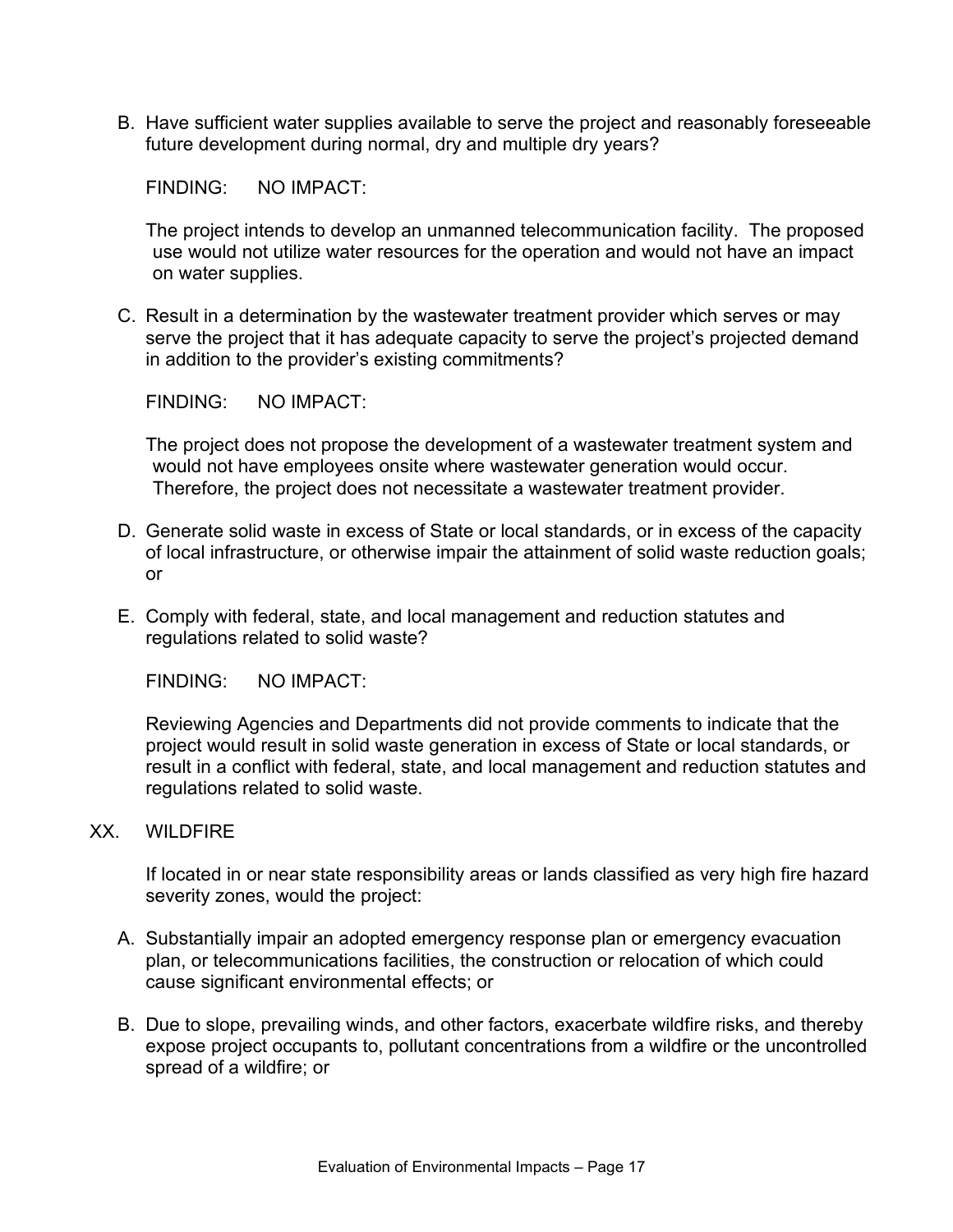- C. Require the installation or maintenance of associated infrastructure (such as roads, fuel breaks, emergency water sources, power lines or other utilities) that may exacerbate fire risk or that may result in temporary or ongoing impacts to the environment; or
- D. Expose people or structures to significant risks, including downslope or downstream flooding or landslides, as a result of runoff, post-fire slope instability, or drainage changes?

As depicted in the 2007 Fresno County Fire Hazard Severity Zones in LRA Map, produced by the California Department of Forestry and Fire Protection, the project site is not located within a very high fire hazard severity zone or within a State Responsibility Area (SRA).

#### XXI. MANDATORY FINDINGS OF SIGNIFICANCE

Would the project:

A. Have the potential to substantially degrade the quality of the environment, substantially reduce the habitat of a fish or wildlife species, cause a fish or wildlife population to drop below self-sustaining levels, threaten to eliminate a plant or animal community, substantially reduce the number or restrict the range of a rare or endangered plant or animal or eliminate important examples of the major periods of California history or prehistory?

FINDING: NO IMPACT:

The subject site has been determined to be previously disturbed and occupied with human activity. The project does not have the potential to substantially degrade the quality of the environment, substantially reduce the habitat of a wildlife species and would not cause a wildlife population to drop below self-sustaining levels.

B. Have impacts that are individually limited, but cumulatively considerable? ("Cumulatively considerable" means that the incremental effects of a project are considerable when viewed in connection with the effects of past projects, the effects of other current projects, and the effects of probable future projects)?

FINDING: LESS THAN SIGNIFICANT IMPACT:

It has been determined that the project could result in potential impacts to Aesthetics, Cultural Resources, and Tribal Cultural Resources. These impacts were determined to be less than significant with the implementation of mitigation measures. With the implementation of mitigation measures, the project is not anticipated to result in a cumulative considerable impact and would result in a less than significant impact regarding the identified section.